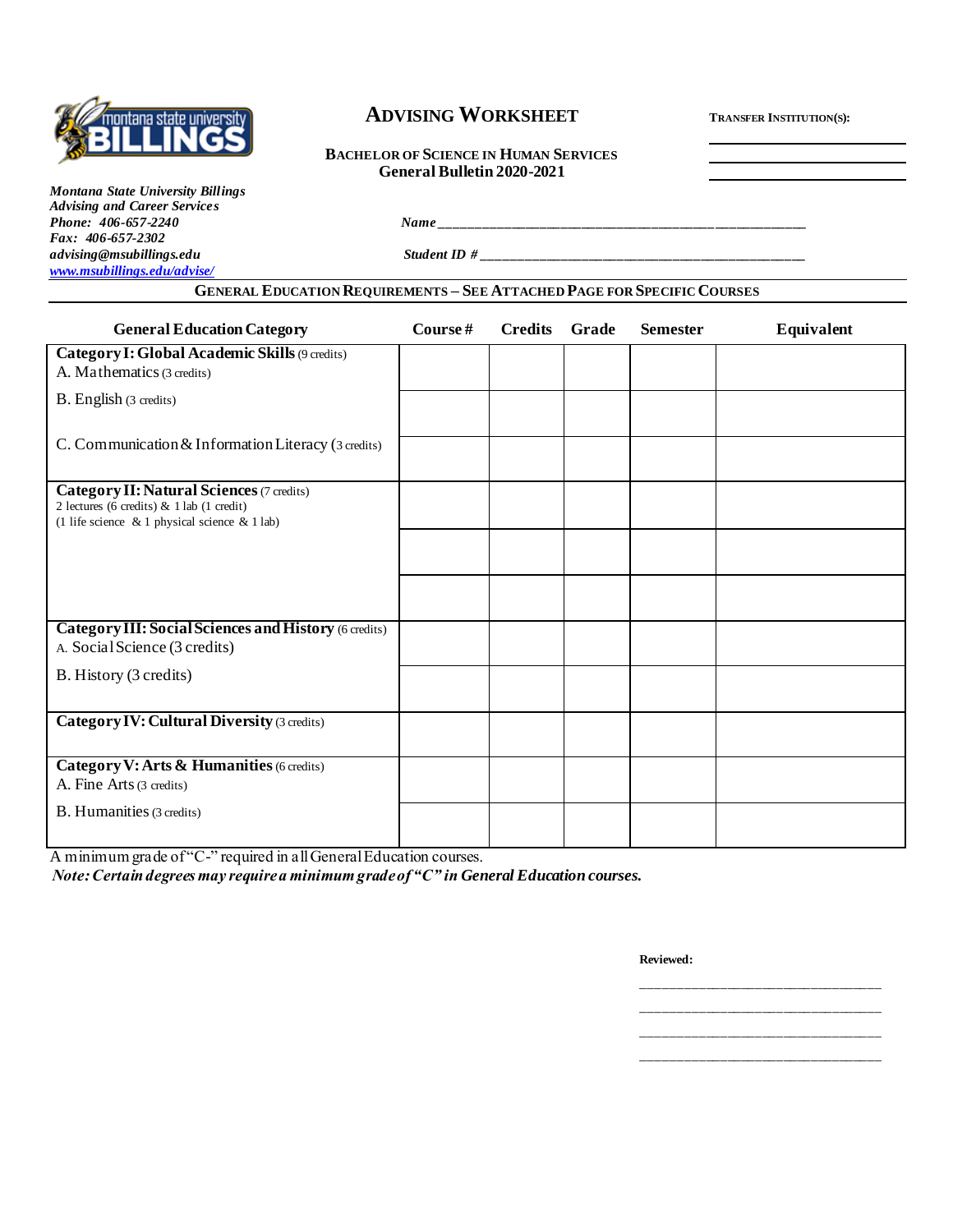# **GENERAL EDUCATION REQUIREMENTS**

|                                |     | <b>Category I: Global Academic Skills</b><br><b>9</b> credits         |                                            |
|--------------------------------|-----|-----------------------------------------------------------------------|--------------------------------------------|
|                                |     | Students are required to take one course from each subcategory        |                                            |
|                                |     | <b>Subcategory A - Mathematics</b><br>3 credits                       |                                            |
| М                              | 105 | Contemporary Mathematics                                              | 3                                          |
| М                              | 114 | <b>Extended Technical Mathematics</b>                                 | 3                                          |
| М                              | 121 | College Algebra                                                       |                                            |
| М                              | 122 | College Trigonometry                                                  | $\frac{3}{3}$                              |
| М                              | 130 | Mathematics for Elementary Teachers I                                 |                                            |
| М                              | 140 | College Math for Healthcare                                           | $\frac{3}{3}$                              |
| М                              | 143 | <b>Finite Mathematics</b>                                             | $\overline{\mathcal{L}}$                   |
| М                              | 161 | Survey of Calculus                                                    | 3                                          |
| М                              | 171 | Calculus I                                                            | $\overline{\mathcal{L}}$                   |
| <b>STAT</b>                    | 141 | Introduction to Statistical Concepts                                  | 3                                          |
| <b>STAT</b>                    | 216 | Introduction to Statistics                                            | 4                                          |
|                                |     |                                                                       |                                            |
| <b>Subcategory B - English</b> |     | 3 credits                                                             |                                            |
| WRIT                           | 101 | College Writing I                                                     | 3                                          |
| <b>WRIT</b>                    | 121 | Introduction to Technical Writing                                     | 3                                          |
| WRIT                           | 122 | Introduction to Business Writing                                      |                                            |
| WRIT                           | 201 | College Writing II                                                    |                                            |
| WRIT                           | 220 | Business & Professional Writing                                       | $\begin{array}{c} 3 \\ 3 \\ 3 \end{array}$ |
| WRIT                           | 221 | Intermediate Technical Writing                                        | $\overline{3}$                             |
|                                |     |                                                                       |                                            |
|                                |     | Subcategory C- Communication & Information Literacy 3 credits         |                                            |
| <b>BMIS</b> 150                |     | Cyber Security and Electronic Communication                           | 3                                          |
| COMX <sub>111</sub>            |     | Introduction to Public Speaking                                       | 3                                          |
| COMX115                        |     | Introduction to Interpersonal Communication                           | 3                                          |
| LSCI 125                       |     | Research in the Information Age                                       | 3                                          |
|                                |     |                                                                       |                                            |
|                                |     | Category II: Natural Sciences<br>6 cr. lecture & 1 cr. lab            |                                            |
|                                |     | Students are required to take one course from each subcategory and at |                                            |
|                                |     | least one corresponding lab or Integrated Sciences                    |                                            |
|                                |     | Subcategory A - Life Sciences<br>3-4 credits                          |                                            |
| <b>BIOB</b>                    | 101 | Discover Biology                                                      | 3                                          |
| <b>BIOB</b>                    | 102 | Discover Biology Lab                                                  | 1                                          |
| <b>BIOB</b>                    | 121 | Fundamentals of Biology for Allied Health                             | 3                                          |
| <b>BIOB</b>                    | 122 | Fund of Biology: Evolution, Ecology, and                              |                                            |
|                                |     | Biodiversity                                                          | 3                                          |
| <b>BIOB</b>                    | 123 | Fund of Biology: The Nature of Nutrition                              |                                            |
| <b>BIOB</b>                    | 160 | Principles of Living Systems                                          | $\frac{3}{3}$                              |
| <b>BIOB</b>                    | 161 | Principles of Living Systems Lab                                      | 1                                          |
|                                |     |                                                                       |                                            |
|                                |     | <b>3-4 credits</b><br>Subcategory B – Physical Sciences               |                                            |
| ASTR                           | 110 | Introduction to Astronomy                                             | 3                                          |
| <b>ASTR</b>                    | 111 | Introduction to Astronomy Lab                                         | 1                                          |
| <b>CHMY</b>                    | 121 | Introduction to General Chemistry                                     | 3                                          |
| CHMY                           | 122 | Introduction to General Chemistry Lab                                 | 1                                          |
| <b>CHMY</b>                    | 141 | College Chemistry I                                                   | 3                                          |
| CHMY                           | 142 | College Chemistry Laboratory I                                        | 1                                          |
| GEO                            | 101 | Introduction to Physical Geology                                      | 3                                          |
| GEO                            |     |                                                                       | 1                                          |
|                                |     |                                                                       |                                            |
|                                | 102 | Introduction to Physical Geology Laboratory                           |                                            |
| GPHY                           | 262 | Spatial Sciences Technology & Applications                            | 3                                          |
| GPHY                           | 263 | Spatial Sciences & Technology Lab                                     | 1                                          |
| <b>PHSX</b>                    | 103 | Our Physical World                                                    | 3                                          |
| <b>PHSX</b>                    | 104 | Our Physical World Lab                                                | 1                                          |
| <b>PHSX</b>                    | 205 | College Physics I                                                     | 3                                          |
| <b>PHSX</b>                    | 206 | College Physics I Lab                                                 | 1                                          |
|                                |     |                                                                       |                                            |
| Integrated Sciences            |     | SCIN 101, 102, 103, 104 Integrated Sciences<br>3, 1, 3, 1             |                                            |

|                                                                |                                                     | Category III: Social Sciences and history | 6 credits                                       |  |  |  |  |
|----------------------------------------------------------------|-----------------------------------------------------|-------------------------------------------|-------------------------------------------------|--|--|--|--|
| Students are required to take one course from each subcategory |                                                     |                                           |                                                 |  |  |  |  |
|                                                                |                                                     | Subcategory A – Social Sciences           | 3 credits                                       |  |  |  |  |
| ANTY                                                           | 217                                                 | Physical Anthropology & Archeology        | 3                                               |  |  |  |  |
| BGEN                                                           | 105                                                 | Introduction to Business                  | 3                                               |  |  |  |  |
| <b>COMX</b>                                                    | 106                                                 | Communicating in a Dynamic Workplace      | $\begin{array}{c} 3 \\ 3 \\ 3 \end{array}$      |  |  |  |  |
| ECNS                                                           | 201                                                 | Principles of Microeconomics              |                                                 |  |  |  |  |
| <b>ECNS</b>                                                    | 202                                                 | Principles of Macroeconomics              |                                                 |  |  |  |  |
| <b>EDU</b>                                                     | 105                                                 | Education and Democracy                   | 3                                               |  |  |  |  |
| <b>HTH</b>                                                     | 110                                                 | Personal Health and Wellness              | 3                                               |  |  |  |  |
| <b>PSCI</b>                                                    | 210                                                 | Introduction to American Government       |                                                 |  |  |  |  |
| <b>PSCI</b>                                                    | 220                                                 | Introduction to Comparative Government    | $\begin{array}{c} 3 \\ 3 \\ 3 \\ 3 \end{array}$ |  |  |  |  |
| <b>PSYX</b>                                                    | 100                                                 | Introduction to Psychology                |                                                 |  |  |  |  |
| SOCI                                                           | 101                                                 | Introduction to Sociology                 |                                                 |  |  |  |  |
| SOCI                                                           | 201                                                 | Social Problems                           | 3                                               |  |  |  |  |
| <b>Subcategory B - History</b>                                 |                                                     |                                           | 3 credits                                       |  |  |  |  |
| <b>HSTA</b>                                                    | 101                                                 | American History I                        | 3                                               |  |  |  |  |
| <b>HSTA</b>                                                    | 102                                                 | American History II                       | 3                                               |  |  |  |  |
| <b>HSTR</b>                                                    | 101                                                 | Western Civilization I                    |                                                 |  |  |  |  |
| HSTR                                                           | 102                                                 | Western Civilization II                   | $\begin{array}{c} 3 \\ 3 \\ 3 \\ 3 \end{array}$ |  |  |  |  |
| HSTR                                                           | 103                                                 | Honors Western Civilization I             |                                                 |  |  |  |  |
| <b>HSTR</b>                                                    | 104                                                 | Honors Western Civilization II            |                                                 |  |  |  |  |
| <b>PSCI</b>                                                    | 230                                                 | Introduction to International Relations   | 3                                               |  |  |  |  |
|                                                                | <b>Category IV: Cultural Diversity</b><br>3 credits |                                           |                                                 |  |  |  |  |

|             |     | Category IV: Cultural Diversity          | 3 credits |  |
|-------------|-----|------------------------------------------|-----------|--|
| <b>ANTY</b> | 220 | Culture and Society                      | 3         |  |
| <b>ARTH</b> | 160 | Global Visual Culture                    | 3         |  |
| <b>COMX</b> | 212 | Intro to Intercultural Communication     | 3         |  |
| <b>GPHY</b> | 121 | Human Geography                          | 3         |  |
| <b>HTH</b>  | 270 | Global Health Issues                     | 3         |  |
| LIT         | 230 | World Literature Survey                  | 3         |  |
| MUSI        | 207 | World Music                              | 3         |  |
| <b>NASX</b> | 105 | Introduction to Native American Studies  | 3         |  |
| <b>NASX</b> | 205 | Native Americans in Contemporary Society | 3         |  |
| PHL.        | 271 | Indian Philosophies and Religions        | 3         |  |
| PHL         | 272 | Chinese Philosophies and Religions       | 3         |  |
| <b>REHA</b> | 201 | Introduction to Diversity in Counseling  | 3         |  |
| <b>RLST</b> | 170 | The Religious Quest                      | 3         |  |
| <b>SPNS</b> | 150 | The Hispanic Tradition                   | 3         |  |
| WGSS        | 274 | Women, Culture, and Society              | 3         |  |
|             |     |                                          |           |  |

|                                                                |     | <b>Category V: Arts &amp; Humanities</b> | <b>6</b> credits                           |  |  |  |  |
|----------------------------------------------------------------|-----|------------------------------------------|--------------------------------------------|--|--|--|--|
| Students are required to take one course from each subcategory |     |                                          |                                            |  |  |  |  |
|                                                                |     | <b>Subcategory A - Fine Arts</b>         | 3 credits                                  |  |  |  |  |
| ARTZ                                                           | 101 | Art Fundamentals                         | 3                                          |  |  |  |  |
| ARTZ                                                           | 105 | Visual Language-Drawing                  | $\frac{3}{3}$                              |  |  |  |  |
| ARTZ                                                           | 106 | Visual Language-2-D Foundations          |                                            |  |  |  |  |
| ARTZ                                                           | 108 | Visual Language-3-D Foundations          | 3                                          |  |  |  |  |
| ARTZ                                                           | 131 | Ceramics for Non-majors                  | $\frac{3}{3}$                              |  |  |  |  |
| CRWR                                                           | 240 | Intro Creative Writing Workshop          |                                            |  |  |  |  |
| FILM <b>FILM</b>                                               | 160 | Introduction to World Cinema             | 3                                          |  |  |  |  |
| LIT                                                            | 270 | Film & Literature                        | $\overline{3}$                             |  |  |  |  |
| <b>MART</b>                                                    | 260 | Computer Presentation and Animation      | 3                                          |  |  |  |  |
| MUSI                                                           | 101 | Enjoyment of Music                       | 3                                          |  |  |  |  |
| MUSI                                                           | 114 | Band: MSUB Symphonic                     | $\mathbf{1}$                               |  |  |  |  |
| MUSI                                                           | 131 | Jazz Ensemble I: MSUB                    | 1                                          |  |  |  |  |
| MUSI                                                           | 147 | Choral Ensemble: University Chorus       | 1                                          |  |  |  |  |
| PHOT                                                           | 154 | Exploring Digital Photography            | 3                                          |  |  |  |  |
| THTR                                                           | 101 | Introduction to Theatre                  | $\overline{\mathbf{3}}$                    |  |  |  |  |
| THTR                                                           | 120 | Introduction to Acting I                 | 3                                          |  |  |  |  |
|                                                                |     | <b>Subcategory B - Humanities</b>        | 3 credits                                  |  |  |  |  |
| ARTH                                                           | 150 | Introduction to Art History              | 3                                          |  |  |  |  |
| <b>HONR</b>                                                    | 111 | Perspectives and Understanding           |                                            |  |  |  |  |
| LIT                                                            | 110 | Introduction to Literature               |                                            |  |  |  |  |
| LIT <sub>1</sub>                                               | 213 | Montana Literature                       | $\begin{array}{c} 3 \\ 3 \\ 3 \end{array}$ |  |  |  |  |
| PHL                                                            | 110 | Introduction to Ethics                   |                                            |  |  |  |  |
| PHL.                                                           | 111 | Philosophies of Life                     | $\frac{3}{3}$                              |  |  |  |  |
| PHI.                                                           | 254 | People and Politics                      | 3                                          |  |  |  |  |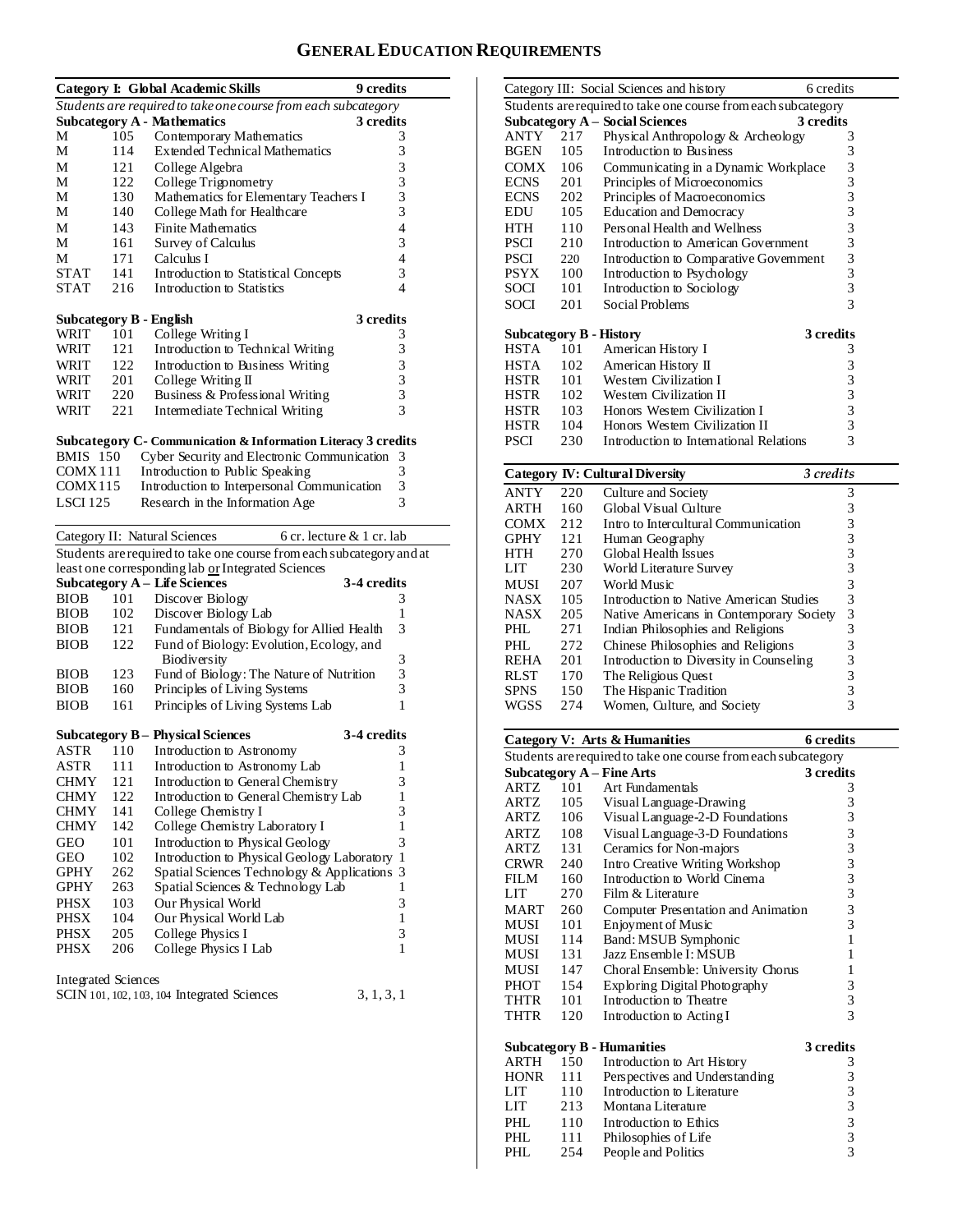|           |                                                                                                 | Course                                                                    | <b>Credits</b> | Grade | <b>Semester</b> | Equivalent |  |  |  |
|-----------|-------------------------------------------------------------------------------------------------|---------------------------------------------------------------------------|----------------|-------|-----------------|------------|--|--|--|
|           | A minimum grade of C- or better is required in all major coursework<br><b>Core Requirements</b> |                                                                           |                |       |                 |            |  |  |  |
| <b>HS</b> | 201                                                                                             | Survey of Human Services                                                  | 3              |       |                 |            |  |  |  |
| <b>HS</b> | 335                                                                                             | Introduction to Counseling                                                | 3              |       |                 |            |  |  |  |
| <b>HS</b> | 345                                                                                             | Legal, Ethical and Professional Issues in Human<br>Services               | 3              |       |                 |            |  |  |  |
| <b>HS</b> | 394                                                                                             | Professional Seminar I in the Human Services                              |                |       |                 |            |  |  |  |
| <b>HS</b> | 395                                                                                             | Supervised Field Experience I in Human Services                           | 3              |       |                 |            |  |  |  |
| <b>HS</b> | 481                                                                                             | Abuse, Neglect in the Family and the Helping<br>Process in Human Services | 3              |       |                 |            |  |  |  |
| <b>HS</b> | 494A                                                                                            | Professional Seminar II in Human Services                                 |                |       |                 |            |  |  |  |
| <b>HS</b> | 494B                                                                                            | Professional Seminar III in Human Services                                |                |       |                 |            |  |  |  |
| <b>HS</b> | 495A                                                                                            | Supervised Field Experience II in Human Services                          | 3              |       |                 |            |  |  |  |
| <b>HS</b> | 495B                                                                                            | Supervised Field Experience III in Human Services                         | 3              |       |                 |            |  |  |  |
| *REHA     | 201                                                                                             | Introduction to Diversity in Counseling                                   | 3              |       |                 |            |  |  |  |

**\***May satisfy General Education requirements.

#### **Mathematics and Science Requirements** – The Degree Program in Human Services requires three (3) semester credit hours in Mathematics and three (3) semester credit hours in Sciences in addition to the General Education Math/Science requirements.

| Science Course - should relate to some aspect of the human condition; select<br>in consultation with advisor |  |  |
|--------------------------------------------------------------------------------------------------------------|--|--|
| <b>Math Course</b> (choose one)                                                                              |  |  |
| STAT 141 Introduction to Statistical Concepts                                                                |  |  |
| PSYX 222 Psychological Statistics                                                                            |  |  |
| REHA 406 Assessment in Human Service and Addiction Programs                                                  |  |  |
| An equivalent course selected in consultation with the student's advisor                                     |  |  |

# **Professional Skills Development for the Human Services**

|             |     | Choose four (4) courses from below for a total of 12 credits. |   |  |  |
|-------------|-----|---------------------------------------------------------------|---|--|--|
| <b>REHA</b> | 216 | Psycho-Social Aspects of Rehabilitation and<br>Addiction      |   |  |  |
| <b>REHA</b> | 301 | Principles of Counseling and Group Theory                     |   |  |  |
| <b>REHA</b> | 406 | Assessment in Human Service and Addiction<br>Programs         |   |  |  |
| <b>REHA</b> | 418 | Counseling for Loss and Bereavement                           |   |  |  |
| <b>REHA</b> | 425 | Psychiatric Rehabilitation and Co-Occurring<br>Disorders      |   |  |  |
| <b>REHA</b> | 453 | Case Management and Community Resources                       | 3 |  |  |

**Human Services Concentrations** – One (1) major concentration and two (2) minor concentrations. A minimum of four (4) courses must be completed in the major concentration chosen, and at least three (3) courses must be selected from the two (2) minor concen tration areas for a minimum total of thirty (30) credits. A course selected in one concentration cannot be used to satisfy the requirements in another concentration, skills development, General Education or core requirements. Certain courses in each concentration have pre requisites; students should check course descriptions for prerequisite requirements.

### *1. Mental Health Systems and Applied Psychology*

| <b>PSYX</b> | 294 | Seminar                             | 3 |  |  |
|-------------|-----|-------------------------------------|---|--|--|
| <b>PSYX</b> | 330 | Child Development                   | 3 |  |  |
| <b>PSYX</b> | 340 | Abnormal Psychology                 | 2 |  |  |
| <b>PSYX</b> | 360 | Social Psychology                   | 2 |  |  |
| <b>PSYX</b> | 378 | Introduction to Clinical Psychology | Р |  |  |
| <b>PSYX</b> | 382 | Forensic Psychology                 | 3 |  |  |
| <b>PSYX</b> | 494 | Seminar                             | 2 |  |  |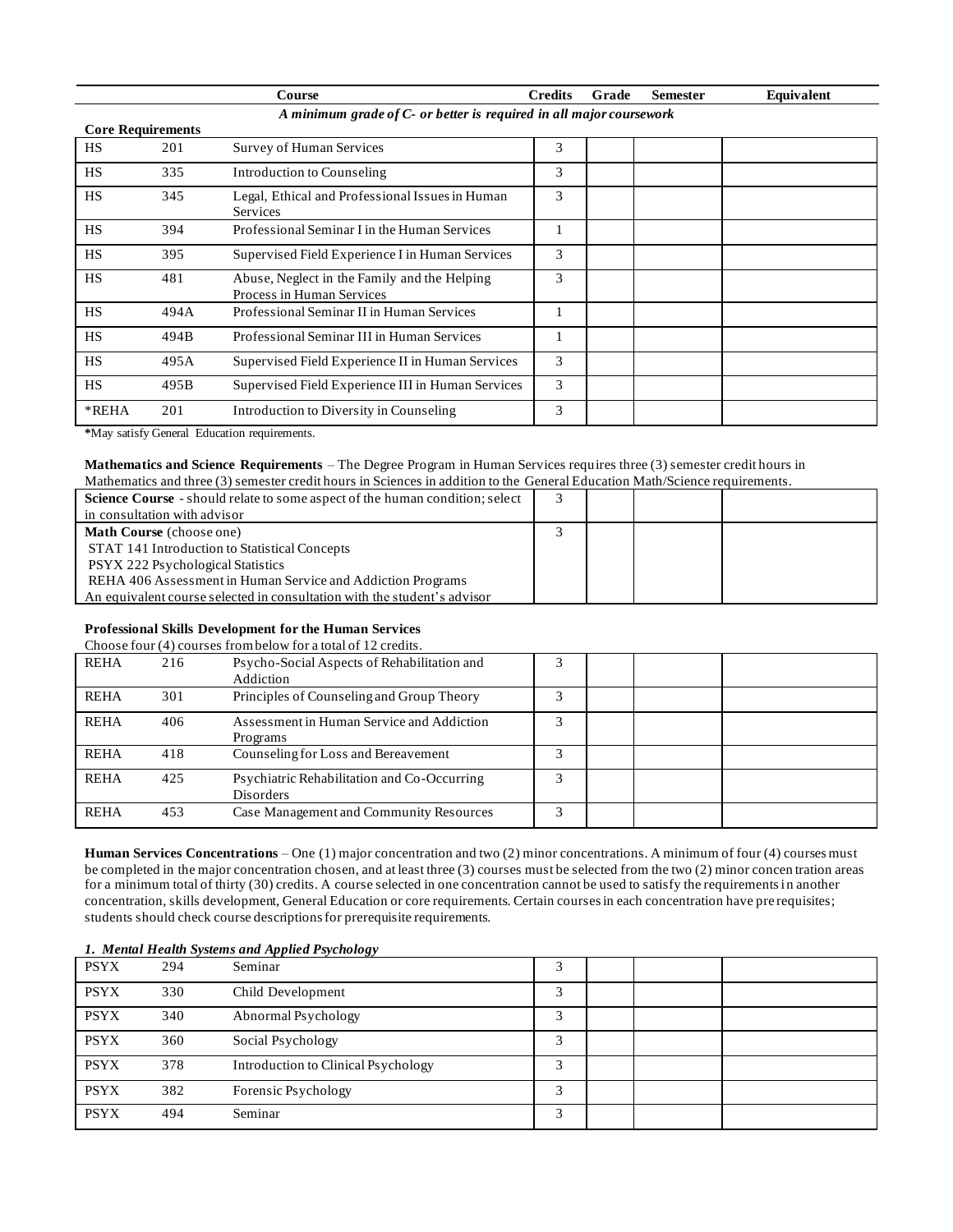*2. Chemical Addictions and Treatment in Human Services*

| HS          | 385 | Behavioral Pharmacology and Human Services                  |  |  |
|-------------|-----|-------------------------------------------------------------|--|--|
| <b>HS</b>   | 483 | Introduction to Addiction Counseling                        |  |  |
| <b>HTH</b>  | 411 | Alcohol, Tobacco and Other Drug Prevention                  |  |  |
| <b>REHA</b> | 406 | Assessment in Human Service and Addiction<br>Programs       |  |  |
| <b>REHA</b> | 494 | Seminar: Gambling Assessment and Treatment                  |  |  |
| <b>REHA</b> | 499 | Capstone: Addiction Treatment Planning and<br>Documentation |  |  |

#### *3. Social Issues Across the Lifespan*

| <b>EDEC</b> | 310 | Child in the Family                                            | 3 |  |  |
|-------------|-----|----------------------------------------------------------------|---|--|--|
| <b>EDEC</b> | 430 | Social/Emotional Development in Young Children                 | 3 |  |  |
| <b>NASX</b> | 205 | Native Americans in Contemporary Society                       | 3 |  |  |
| <b>NASX</b> | 332 | Montana Indians: Cultures, Histories, Current<br><i>Issues</i> | 3 |  |  |
| <b>NASX</b> | 406 | History of American Indian Women                               | 3 |  |  |
| <b>SOCI</b> | 201 | Social Problems                                                | 3 |  |  |
| <b>SOCI</b> | 327 | Sociology of Deviance                                          | 3 |  |  |
| <b>SOCI</b> | 330 | Juvenile Delinquency                                           | 3 |  |  |
| <b>SOCI</b> | 380 | Sociology of Health and Medicine                               | 3 |  |  |
| <b>SOCI</b> | 382 | Social Psychology and Social Structure                         | 3 |  |  |
| <b>SOCI</b> | 431 | Sociology of Gender Roles                                      | 3 |  |  |

## **Restricted Electives: Select two courses with advisor approval**

#### **Electives**

### **BACHELOR OF SCIENCE DEGREE IN HUMAN SERVICES**

| <b>Categories</b>                  | <b>Credits</b> | Earned | Remaining |
|------------------------------------|----------------|--------|-----------|
| General Education Requirements     | 31             |        |           |
| Core Requirements                  | 27             |        |           |
| Math & Science Requirements        | 6              |        |           |
| Professional Skills Requirement    | 12             |        |           |
| Human Services Concentration Areas | 30             |        |           |
| <b>Restricted Electives</b>        | 6              |        |           |
| Electives (may vary)               | 8              |        |           |
| Total                              | 120            |        |           |

**It is the student's responsibility to know and meet the requirements for graduation. A minimum of 36 credits must be upper division classes (300 and above).**